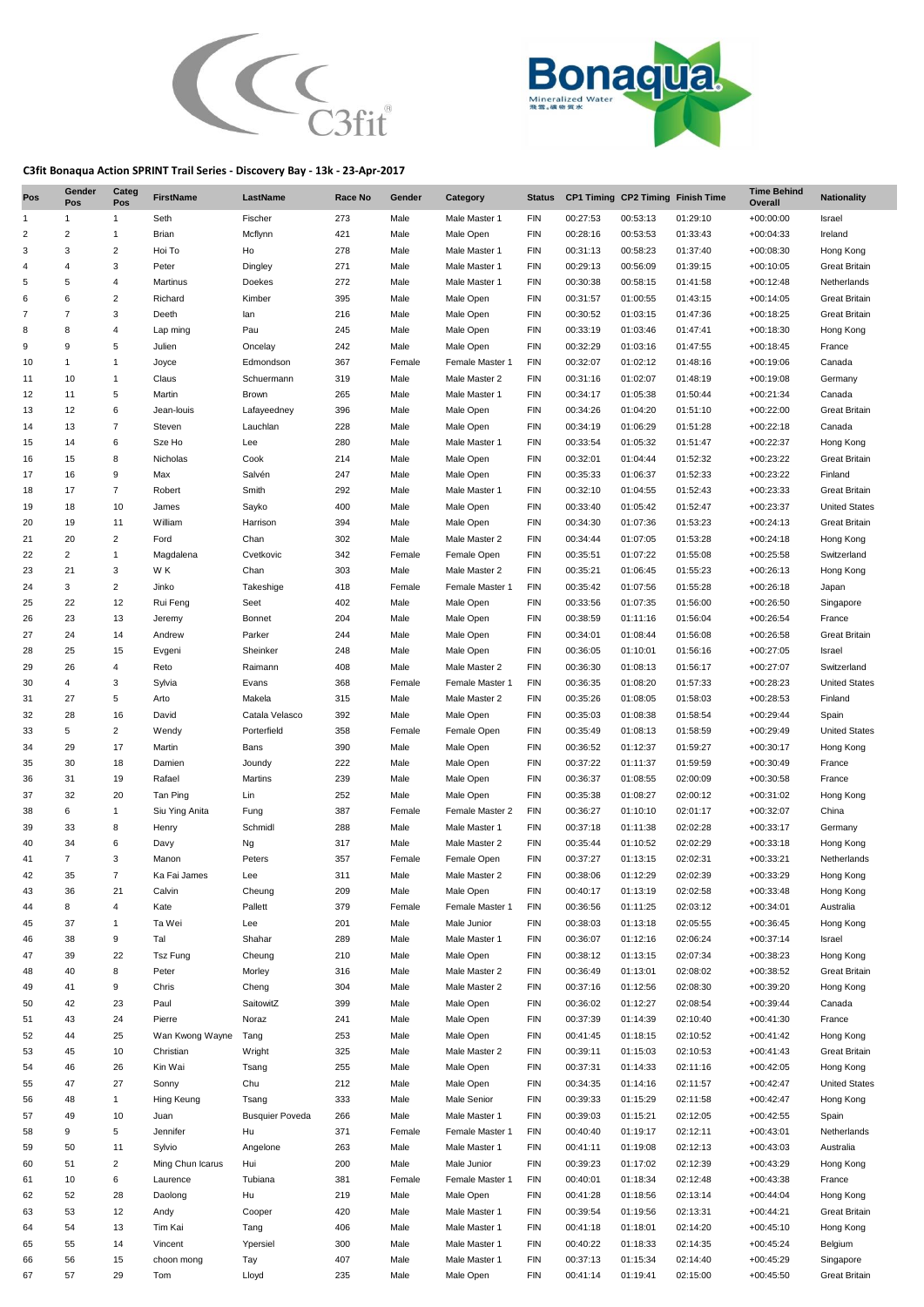| 68         | 58         | 30               | Xiaofeng               | Shi                | 249        | Male           | Male Open                      | FIN               | 00:40:07             | 01:17:09             | 02:15:02             | $+00:45:52$                | Hong Kong                         |
|------------|------------|------------------|------------------------|--------------------|------------|----------------|--------------------------------|-------------------|----------------------|----------------------|----------------------|----------------------------|-----------------------------------|
| 69         | 59         | 31               | Matthew                | Ko                 | 224        | Male           | Male Open                      | <b>FIN</b>        | 00:38:33             | 01:17:07             | 02:15:04             | $+00:45:54$                | Hong Kong                         |
| 70         | 11         | 4                | Laura                  | Friesen            | 344        | Female         | Female Open                    | FIN               | 00:41:35             | 01:19:59             | 02:15:14             | $+00:46:04$                | Canada                            |
| 71         | 60         | 32               | Yiu Sing               | Lee                | 230        | Male           | Male Open                      | FIN               | 00:39:26             | 01:16:04             | 02:16:40             | $+00:47:30$                | Hong Kong                         |
| 72         | 61         | 16               | Paul                   | Young              | 299        | Male           | Male Master 1                  | FIN               | 00:45:21             | 01:22:45             | 02:16:55             | $+00:47:44$                | Hong Kong                         |
| 73         | 62         | 11               | Graham                 | Stephenson         | 321        | Male           | Male Master 2                  | FIN               | 00:42:19             | 01:19:32             | 02:17:20             | $+00:48:10$                | <b>Great Britain</b>              |
| 74         | 63         | $\overline{2}$   | Daniel                 | Wettling           | 334        | Male           | <b>Male Senior</b>             | FIN               | 00:39:40             | 01:18:53             | 02:17:24             | $+00:48:14$                | Switzerland                       |
| 75         | 64         | 17               | Isaac                  | Wong               | 296        | Male           | Male Master 1                  | FIN               | 00:39:13             | 01:18:51             | 02:19:01             | $+00:49:50$                | Hong Kong                         |
| 76         | 65         | 3                | Frank                  | Pilkington         | 331        | Male           | Male Senior                    | FIN               | 00:42:30             | 01:22:25             | 02:19:05             | $+00:49:55$                | Ireland                           |
| 77         | 66         | 18               | Csaba                  | Balogh             | 403        | Male           | Male Master 1                  | <b>FIN</b>        | 00:44:32             | 01:23:47             | 02:20:09             | $+00:50:59$                | Hungary                           |
| 78         | 67         | 4                | Yan Kwong              | Cho                | 328        | Male           | <b>Male Senior</b>             | <b>FIN</b>        | 00:43:27<br>00:42:27 | 01:22:31             | 02:20:13             | $+00:51:03$                | Hong Kong                         |
| 79<br>80   | 12<br>68   | 5<br>33          | Pui Hung<br>Anthony    | Chan<br>Kuo        | 419<br>225 | Female<br>Male | Female Open<br>Male Open       | FIN<br>FIN        | 00:41:15             | 01:22:52<br>01:20:58 | 02:21:54<br>02:22:01 | $+00:52:44$<br>$+00:52:51$ | Hong Kong<br>Australia            |
| 81         | 69         | 19               | Chok Ping              | Tse                | 270        | Male           | Male Master 1                  | FIN               | 00:42:32             | 01:21:43             | 02:23:36             | $+00:54:26$                | Hong Kong                         |
| 82         | 13         | 6                | Sarah                  | Green              | 346        | Female         | Female Open                    | FIN               | 00:44:05             | 01:23:08             | 02:24:12             | $+00:55:02$                | <b>Great Britain</b>              |
| 83         | 70         | 20               | Kin Wa                 | Fong               | 274        | Male           | Male Master 1                  | FIN               | 00:44:39             | 01:24:24             | 02:24:12             | $+00:55:02$                | Hong Kong                         |
| 84         | 71         | 12               | Andre                  | Varella            | 410        | Male           | Male Master 2                  | FIN               | 00:43:52             | 01:26:50             | 02:25:55             | $+00:56:44$                | Australia                         |
| 85         | 72         | 21               | Lap Kei                | Cheung             | 269        | Male           | Male Master 1                  | FIN               | 00:42:22             | 01:24:37             | 02:26:00             | $+00:56:49$                | Hong Kong                         |
| 86         | 14         | $\overline{7}$   | Katherine              | Gearing            | 369        | Female         | Female Master 1                | <b>FIN</b>        | 00:41:29             | 01:27:03             | 02:26:04             | $+00:56:54$                | <b>Great Britain</b>              |
| 87         | 73         | 22               | Kam Chiu               | So                 | 293        | Male           | Male Master 1                  | <b>FIN</b>        | 00:45:39             | 01:24:50             | 02:26:25             | $+00:57:15$                | Hong Kong                         |
| 88         | 74         | 34               | Jack                   | Bennett            | 203        | Male           | Male Open                      | FIN               | 00:42:34             | 01:23:08             | 02:26:53             | $+00:57:42$                | <b>Great Britain</b>              |
| 89         | 75         | 23               | Fly                    | Luk                | 283        | Male           | Male Master 1                  | FIN               | 00:46:46             | 01:29:32             | 02:27:41             | $+00:58:31$                | Hong Kong                         |
| 90         | 76         | 35               | David                  | Li                 | 232        | Male           | Male Open                      | FIN               | 00:46:34             | 01:27:04             | 02:27:48             | $+00:58:38$                | Hong Kong                         |
| 91         | 77         | 13               | Kwok                   | Chi Hung           | 306        | Male           | Male Master 2                  | FIN               | 00:46:32             | 01:28:08             | 02:28:09             | $+00:58:59$                | Hong Kong                         |
| 92         | 78         | 36               | Wing Yeung             | Liu                | 233        | Male           | Male Open                      | FIN               | 00:46:52             | 01:27:06             | 02:28:11             | $+00:59:01$                | Hong Kong                         |
| 93         | 79         | 37               | Chi Man                | Ng                 | 211        | Male           | Male Open                      | FIN               | 00:45:05             | 01:26:42             | 02:28:17             | $+00:59:07$                | Hong Kong                         |
| 94         | 15         | $\overline{7}$   | Tsz Wai Rachel         | Hui                | 348        | Female         | Female Open                    | <b>FIN</b>        | 00:46:59             | 01:29:11             | 02:28:26             | $+00:59:16$                | Hong Kong                         |
| 95         | 80         | 38               | Yik Lee Ricky          | <b>NG</b>          | 398        | Male           | Male Open                      | <b>FIN</b>        | 00:43:47             | 01:20:45             | 02:28:50             | $+00:59:40$                | Hong Kong                         |
| 96         | 81         | 39               | Rick                   | Hui                | 220        | Male           | Male Open                      | FIN               | 00:48:14             | 01:28:22             | 02:29:26             | $+01:00:16$                | Hong Kong                         |
| 97         | 16         | 8                | Stefanie               | Gadbois            | 345        | Female         | Female Open                    | FIN               | 00:43:15             | 01:24:44             | 02:29:35             | $+01:00:25$                | Canada                            |
| 98         | 82         | 40               | Sun Fat Nicholas       | Lai                | 227        | Male           | Male Open                      | FIN               | 00:46:23             | 01:25:59             | 02:29:36             | $+01:00:25$                | Hong Kong                         |
| 99         | 83         | 41               | Trinh                  | Thanh              | 254        | Male           | Male Open                      | FIN               | 00:46:38             | 01:27:53             | 02:29:37             | $+01:00:27$                | Vietnam                           |
| 100<br>101 | 84<br>17   | 42<br>9          | Martin                 | Wong<br>Hundal     | 259<br>349 | Male<br>Female | Male Open<br>Female Open       | FIN<br>FIN        | 00:46:01<br>00:43:18 | 01:25:25<br>01:28:50 | 02:29:38<br>02:31:31 | $+01:00:28$<br>$+01:02:21$ | Hong Kong<br><b>Great Britain</b> |
| 102        | 85         | 24               | Poppy<br>Kenneth       | Szeto              | 294        | Male           | Male Master 1                  | <b>FIN</b>        | 00:47:00             | 01:27:52             | 02:32:06             | $+01:02:56$                | Hong Kong                         |
| 103        | 18         | $\overline{c}$   | Sabine                 | Behrendt           | 385        | Female         | Female Master 2                | <b>FIN</b>        | 00:47:26             | 01:28:16             | 02:33:06             | $+01:03:56$                | Germany                           |
| 104        | 86         | 25               | Pik Shan               | Chan               | 286        | Male           | Male Master 1                  | <b>FIN</b>        | 00:46:31             | 01:28:10             | 02:33:45             | $+01:04:35$                | Hong Kong                         |
| 105        | 87         | 43               | Man Chun               | Wong               | 258        | Male           | Male Open                      | FIN               | 00:44:49             | 01:26:55             | 02:34:39             | $+01:05:29$                | Hong Kong                         |
| 106        | 88         | 44               | Cheuk Nam              | Wong               | 208        | Male           | Male Open                      | FIN               | 00:46:08             | 01:26:30             | 02:35:05             | $+01:05:55$                | Hong Kong                         |
| 107        | 89         | 45               | Kam Tim                | Kam                | 223        | Male           | Male Open                      | FIN               | 00:46:10             | 01:26:37             | 02:35:05             | $+01:05:55$                | Hong Kong                         |
| 108        | 90         | 14               | Keith                  | Lo                 | 313        | Male           | Male Master 2                  | FIN               | 00:49:58             | 01:34:31             | 02:35:05             | $+01:05:55$                | Hong Kong                         |
| 109        | 91         | 26               | Ting Yiu Ricky         | Wan                | 295        | Male           | Male Master 1                  | FIN               | 00:43:24             | 01:28:45             | 02:35:16             | $+01:06:06$                | Hong Kong                         |
| 110        | 92         | 46               | Denis                  | Wong               | 257        | Male           | Male Open                      | FIN               | 00:47:49             | 01:31:36             | 02:36:02             | $+01:06:52$                | Hong Kong                         |
| 111        | 19         | 8                | Ka Man Amy             | Hui                | 372        | Female         | Female Master 1                | <b>FIN</b>        | 00:43:22             | 01:28:40             | 02:37:40             | $+01:08:30$                | Hong Kong                         |
| 112        | 93         | 27               | Julien                 | Froissart          | 275        | Male           | Male Master 1                  | FIN               | 00:45:23             | 01:28:52             | 02:37:43             | $+01:08:33$                | France                            |
| 113        | 94         | 28               | Ken                    | Shum               | 290        | Male           | Male Master 1                  | <b>FIN</b>        | 00:47:28             | 01:30:54             | 02:37:44             | $+01:08:34$                | Hong Kong                         |
| 114        | 95         | 15               | Graeme                 | Seed               | 409        | Male           | Male Master 2                  | FIN               | 00:47:06             | 01:29:29             | 02:37:46             | $+01:08:36$                | New Zealand                       |
| 115        | 96         | 16               | Yuk Kwong              | Lau                | 309        | Male           | Male Master 2                  | FIN               | 00:50:46             | 01:34:26             | 02:38:32             | $+01:09:22$                | Hong Kong                         |
| 116        | 97         | 17               | Hak Shiu Teddy         | Ip                 | 308        | Male           | Male Master 2                  | FIN               | 00:42:47             | 01:27:43             | 02:39:18             | $+01:10:08$                | Hong Kong                         |
| 117        | 20         | $\boldsymbol{9}$ | Irene                  | Chu                | 364        | Female         | Female Master 1                | FIN               | 00:46:48             | 01:31:39             | 02:39:47             | $+01:10:37$                | Hong Kong                         |
| 118        | 21         | 10               | Alison                 | Cheng              | 363        | Female         | Female Master 1                | FIN               | 00:48:34             | 01:34:08             | 02:39:54             | $+01:10:44$                | Hong Kong                         |
| 119        | 98<br>99   | 18<br>47         | Ping Chiu              | Yeung<br>HL.       | 326<br>218 | Male<br>Male   | Male Master 2<br>Male Open     | FIN<br><b>FIN</b> | 00:46:39<br>00:47:43 | 01:28:58<br>01:37:19 | 02:40:19<br>02:40:20 | $+01:11:09$                | Hong Kong<br>Australia            |
| 120<br>121 | 22         | 10               | Harry<br>Aoife         | McGillion          | 356        | Female         | Female Open                    | <b>FIN</b>        | 00:45:52             | 01:30:52             | 02:44:31             | $+01:11:10$<br>$+01:15:20$ | Ireland                           |
| 122        | 100        | 29               | William                | Wong               | 298        | Male           | Male Master 1                  | FIN               | 00:47:51             | 01:35:21             | 02:44:47             | $+01:15:36$                | Hong Kong                         |
| 123        | 23         | 11               | Chloe                  | Thomas             | 380        | Female         | Female Master 1                | FIN               | 00:48:11             | 01:33:13             | 02:45:46             | $+01:16:35$                | <b>Great Britain</b>              |
| 124        | 101        | 19               | Forhad                 | Ullah              | 322        | Male           | Male Master 2                  | FIN               | 00:46:51             | 01:32:38             | 02:45:49             | $+01:16:39$                | Hong Kong                         |
| 125        | 102        | 48               | Anthony                | Lun                | 238        | Male           | Male Open                      | FIN               | 00:46:29             | 01:34:42             | 02:46:00             | $+01:16:50$                | South Africa                      |
| 126        | 103        | 49               | Sheung Yuen            | Lee                | 229        | Male           | Male Open                      | FIN               | 00:48:16             | 01:33:29             | 02:47:10             | $+01:18:00$                | Hong Kong                         |
| 127        | 104        | 50               | Patrick                | Chan               | 393        | Male           | Male Open                      | FIN               | 00:49:00             | 01:37:47             | 02:49:50             | $+01:20:40$                | Hong Kong                         |
| 128        | 24         | $\mathbf{1}$     | Sofie                  | Salgado            | 411        | Female         | Female Junior                  | FIN               | 00:50:35             | 01:38:51             | 02:49:52             | $+01:20:42$                | Brazil                            |
| 129        | 105        | 30               | Claudio                | Salgado            | 405        | Male           | Male Master 1                  | FIN               | 00:50:34             | 01:38:50             | 02:49:54             | $+01:20:44$                | Brazil                            |
| 130        | 106        | 20               | Tin Ying               | Lui                | 314        | Male           | Male Master 2                  | <b>FIN</b>        | 00:49:22             | 01:34:52             | 02:50:38             | $+01:21:28$                | Hong Kong                         |
| 131        | 107        | $\sqrt{5}$       | Victor                 | Yung               | 335        | Male           | <b>Male Senior</b>             | FIN               | 00:49:45             | 01:37:51             | 02:50:40             | $+01:21:30$                | Hong Kong                         |
| 132        | 25         | 11               | Kanda                  | Tangvatcharawichai | 359        | Female         | Female Open                    | FIN               | 00:48:42             | 01:35:56             | 02:50:46             | $+01:21:36$                | Thailand                          |
| 133        | 26         | 12               | Amanda                 | Grange             | 370        | Female         | Female Master 1                | FIN               | 00:48:18             | 01:34:38             | 02:50:46             | $+01:21:36$                | Italy                             |
| 134        | 108        | 31               | Yukon                  | Man                | 285        | Male           | Male Master 1                  | FIN               | 00:49:50             | 01:38:18             | 02:52:17             | $+01:23:07$                | <b>Great Britain</b>              |
| 135        | 109        | 51               | Steve                  | Au-Yeung           | 389        | Male           | Male Open                      | FIN               | 00:54:15             | 01:43:15             | 02:53:37             | $+01:24:27$                | China                             |
| 136        | 110        | 52               | Vincent                | Lo                 | 237        | Male           | Male Open                      | FIN               | 00:44:47             | 01:32:04             | 02:53:55             | $+01:24:45$                | Australia                         |
| 137        | 111        | 21               | Yue Chun               | Chui               | 307        | Male           | Male Master 2                  | FIN               | 00:49:40             | 01:38:37             | 02:54:59             | $+01:25:49$                | Hong Kong                         |
| 138        | 27         | 13               | Jessie                 | Cheung             | 415        | Female         | Female Master 1                | <b>FIN</b>        | 00:48:39             | 01:38:37             | 02:55:49             | $+01:26:39$                | Hong Kong                         |
| 139<br>140 | 112<br>113 | 22<br>32         | Clive<br>Yiu Ming Eric | Wong<br>Yuen       | 324<br>301 | Male<br>Male   | Male Master 2<br>Male Master 1 | FIN<br>FIN        | 00:46:56<br>00:56:04 | 01:37:40<br>01:46:30 | 02:55:51<br>02:56:22 | $+01:26:41$<br>$+01:27:12$ | Hong Kong<br>Hong Kong            |
| 141        | 28         | 3                | Sau Mei                | Chan               | 386        | Female         | Female Master 2                | FIN               | 00:56:06             | 01:46:24             | 02:56:23             | $+01:27:13$                | Hong Kong                         |
| 142        | 29         | 14               | Tsui Fung              | Chung              | 365        | Female         | Female Master 1                | FIN               | 00:52:34             | 01:38:53             | 02:57:37             | $+01:28:27$                | Hong Kong                         |
| 143        | 114        | 53               | Kam Ho                 | Chan               | 206        | Male           | Male Open                      | FIN               | 00:52:36             | 01:38:54             | 02:57:38             | $+01:28:27$                | Hong Kong                         |
| 144        | 30         | 12               | Ka Yee                 | Leung              | 354        | Female         | Female Open                    | FIN               | 00:50:39             | 01:39:25             | 02:57:53             | $+01:28:43$                | Hong Kong                         |
| 145        | 115        | 33               | Alex                   | Chan               | 268        | Male           | Male Master 1                  | FIN               | 00:50:16             | 01:41:38             | 02:58:38             | $+01:29:28$                | Hong Kong                         |
| 146        | 116        | 6                | Chee Sin               | Tin                | 332        | Male           | <b>Male Senior</b>             | FIN               | 00:51:25             | 01:48:27             | 02:59:03             | $+01:29:53$                | Hong Kong                         |
|            |            |                  |                        |                    |            |                |                                |                   |                      |                      |                      |                            |                                   |